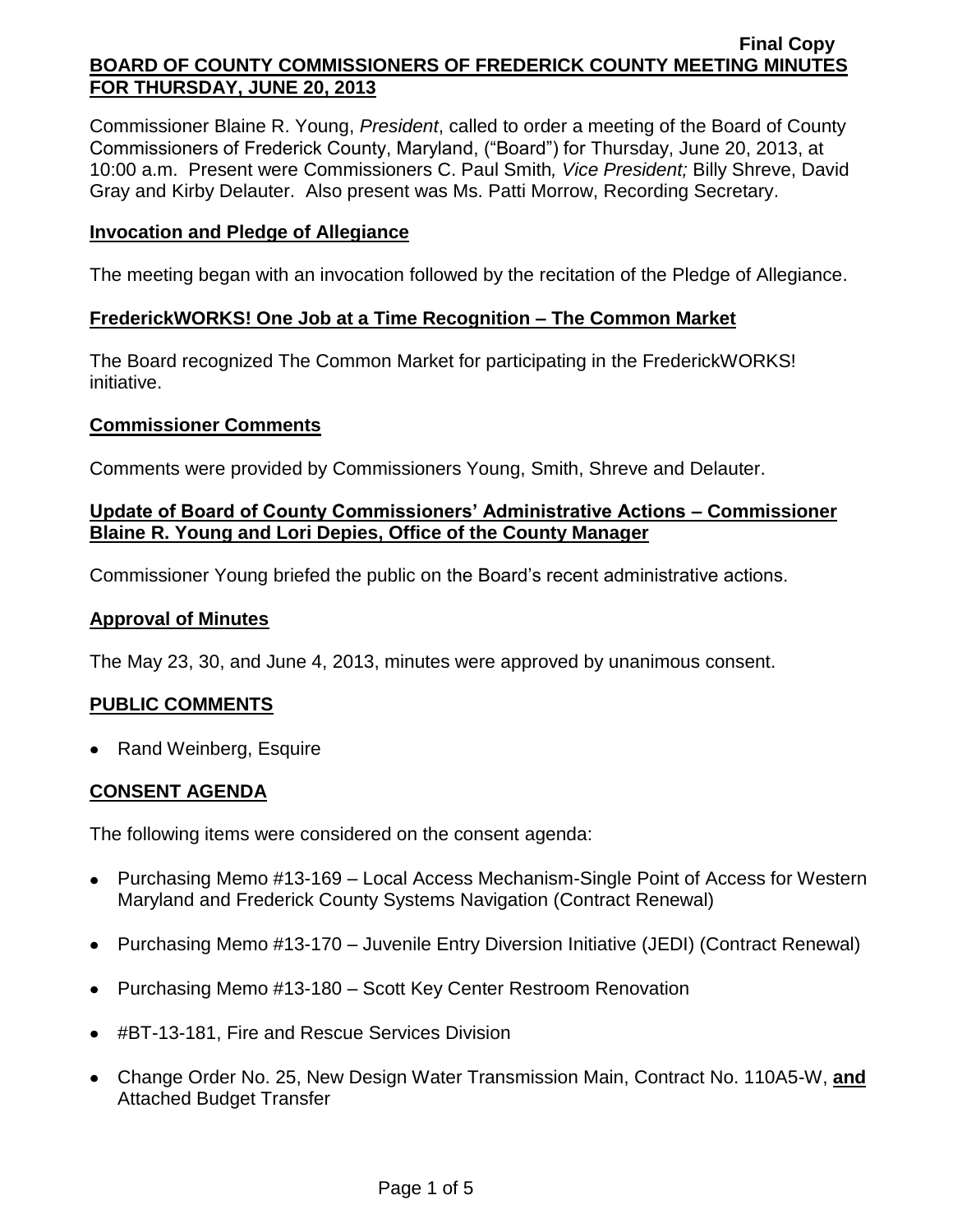- Construction Change Order No. 82, Ballenger-McKinney Enhanced Nutrient Removal, Wastewater Treatment Plant Expansion
- Construction Change Order No. 85, Ballenger-McKinney Enhanced Nutrient Removal, Wastewater Treatment Plant Expansion **and** Attached Budget Transfer
- FFY 2013 Edward J. Byrne Memorial Justice Assistance Interlocal Agreement between The City of Frederick and Frederick County
- FY 2014 Rapid Response Early Intervention Grant
- Department of Social Services Summer Jobs Agreement for Youth Transitioning from Foster Care and Youth Recipients of Temporary Cash Assistance
- FY 2014 Maryland Summer Youth Connection Grant
- FY 2014 Workforce Investment Act Allocations

*Motion to approve the consent agenda as presented – Passed 4-0.*

(Commissioner Delauter made the motion but left the meeting before the vote was taken.)

| <b>COMMISSIONERS</b> | <b>MOTION</b> | <b>SECOND</b> | <b>YES</b> | <b>NO</b> | <b>ABSTAIN</b> | <b>NOT PRESENT</b> |
|----------------------|---------------|---------------|------------|-----------|----------------|--------------------|
| Young                |               |               |            |           |                |                    |
| <b>Smith</b>         |               |               |            |           |                |                    |
| <b>Shreve</b>        |               |               |            |           |                |                    |
| Gray                 |               |               |            |           |                |                    |
| <b>Delauter</b>      |               |               |            |           |                | ~                  |

# **PUBLIC HEARINGS**

# **2013 Spring Cycle of Water and Sewerage Plan Amendments – Tim Goodfellow, Community Development Division**

Commissioner Young swore in all who would testify.

A public hearing was held, as duly advertised, on the proposed amendments to the Frederick County Water and Sewerage Plan.

Mr. Goodfellow presented the requested amendments.

WS-13-01 - Grimes Properties III, LLC, Tax Map 78, Parcel 663, Baltimore Road, west of Mains Lane. Request reclassification of 4.2 acres from W-5 Dev. to W-3 Dev.

There was no public comment.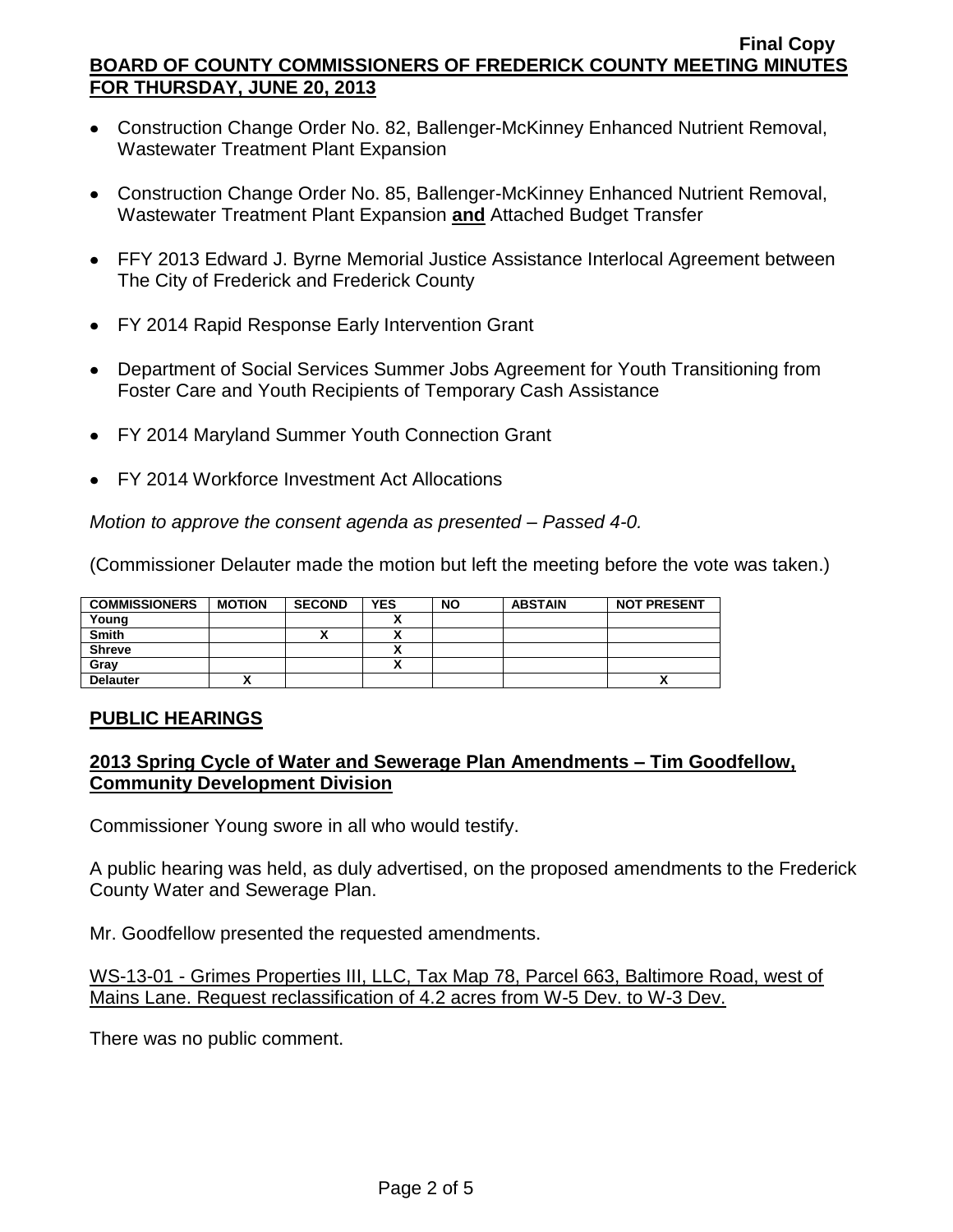*Motion to approve WS-13-01 as presented – Passed 4-0.*

| <b>COMMISSIONERS</b> | <b>MOTION</b> | <b>SECOND</b> | <b>YES</b> | <b>NO</b> | <b>ABSTAIN</b> | <b>NOT PRESENT</b> |
|----------------------|---------------|---------------|------------|-----------|----------------|--------------------|
| Young                |               |               |            |           |                |                    |
| <b>Smith</b>         |               |               |            |           |                |                    |
| <b>Shreve</b>        |               |               |            |           |                |                    |
| Grav                 |               |               |            |           |                |                    |
| <b>Delauter</b>      |               |               |            |           |                | ~                  |

WS-13-02 - Spring Investments, LLC, Tax Map 78, parcels 708 (3.6 acres) and 110 (3.9 acres), north of I-70 at Newport Drive West/East in the Spring Ridge PUD (Newport Ridge Subdivision). Request reclassification from W-4 Dev. /S-4 Dev. to W-3 Dev. /S-3 Dev.

Mr. Rand Weinberg, Esquire, Miles and Stockbridge, representing the applicant, commented on the request.

There was no public comment.

*Motion to approve WS-13-02 as presented – Passed 4-0.*

| <b>COMMISSIONERS</b> | <b>MOTION</b> | <b>SECOND</b> | <b>YES</b> | <b>NO</b> | <b>ABSTAIN</b> | <b>NOT PRESENT</b> |
|----------------------|---------------|---------------|------------|-----------|----------------|--------------------|
| Young                |               |               |            |           |                |                    |
| <b>Smith</b>         |               |               |            |           |                |                    |
| <b>Shreve</b>        |               |               |            |           |                |                    |
| Gray                 |               |               |            |           |                |                    |
| <b>Delauter</b>      |               |               |            |           |                |                    |

WS-13-03 - Buckeye Quail, LLLP, Tax Map 700, Parcel 357, in the Town of Myersville (Quail Run Subdivision). Request reclassification of 66 acres from W-5 Dev. to W-3 Dev. and 56 acres from S-5 Dev. to S-3 Dev.

There was no public comment.

*Motion to approve WS-13-03 as presented – Passed 4-0.*

| <b>COMMISSIONERS</b> | <b>MOTION</b> | <b>SECOND</b> | <b>YES</b> | <b>NO</b> | <b>ABSTAIN</b> | <b>NOT PRESENT</b> |
|----------------------|---------------|---------------|------------|-----------|----------------|--------------------|
| Young                |               |               |            |           |                |                    |
| <b>Smith</b>         |               |               |            |           |                |                    |
| <b>Shreve</b>        |               | ́             | ~          |           |                |                    |
| Gray                 |               |               |            |           |                |                    |
| <b>Delauter</b>      |               |               |            |           |                | $\mathbf{v}$       |

### **To Consider Extending the Downtown Frederick Arts and Entertainment Property Tax Credit through June 30, 2023 – Helen Riddle, Community Development Division**

A public hearing was held, as duly advertised, on a proposed property tax credit for buildings located in the Downtown Frederick Arts and Entertainment District.

Ms. Riddle presented the proposed ordinance.

Public comment was received from:

• Kara Norman, Downtown Frederick Partnership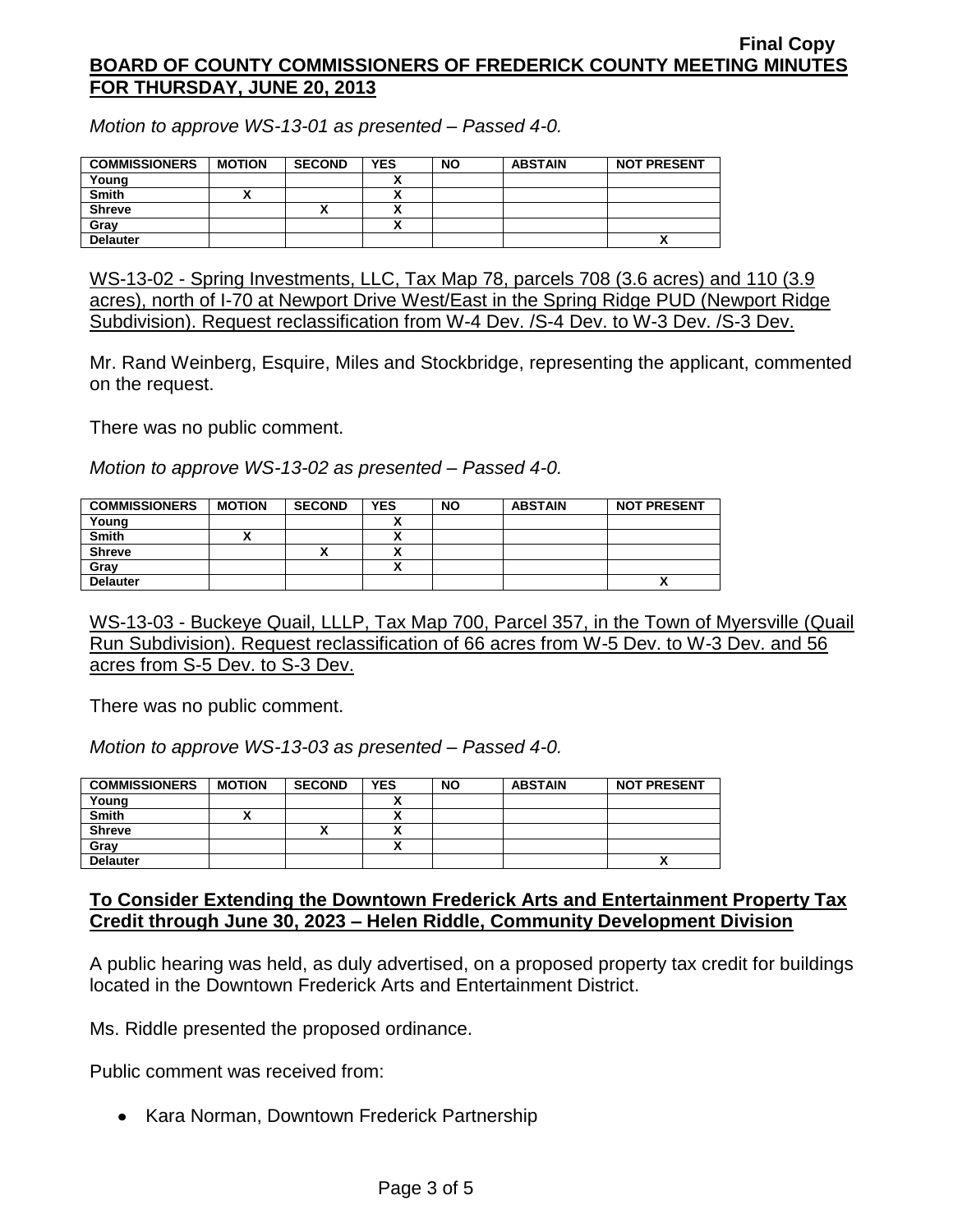*Motion to approve the continuation of the property tax credits for renovations to buildings located in the Downtown Frederick Arts and Entertainment District as presented – Passed 4-0.*

| <b>COMMISSIONERS</b> | <b>MOTION</b> | <b>SECOND</b> | <b>YES</b> | <b>NO</b> | <b>ABSTAIN</b> | <b>NOT PRESENT</b> |
|----------------------|---------------|---------------|------------|-----------|----------------|--------------------|
| Young                |               |               |            |           |                |                    |
| <b>Smith</b>         |               |               |            |           |                |                    |
| <b>Shreve</b>        |               |               |            |           |                |                    |
| Grav                 |               |               |            |           |                |                    |
| <b>Delauter</b>      |               |               |            |           |                | ^                  |

(A copy of the approved/adopted ordinance can be obtained in the County Manager's Office or from the county's website, [www.FrederickCountyMD.gov.](http://www.frederickcountymd.gov/))

(Commissioner Delauter returned to the meeting.)

## **Proposed Changes in the Suburban and Urban Fire and Rescue Tax Districts – Michael Chomel, Office of the County Attorney**

A public hearing was held, as duly advertised, on a proposed decrease in the tax rate to the Suburban and Urban Fire and Rescue Tax Districts.

Mr. Chomel presented the proposed ordinance.

There was no public comment.

*Motion to adopt the proposed ordinance to decrease the tax rate for the Suburban and Urban Fire and Rescue Tax Districts to zero cents per \$100 of assessed value as presented – Passed 4-1.*

| <b>COMMISSIONERS</b> | <b>MOTION</b> | <b>SECOND</b> | <b>YES</b> | <b>NO</b> | <b>ABSTAIN</b> | <b>NOT PRESENT</b> |
|----------------------|---------------|---------------|------------|-----------|----------------|--------------------|
| Young                |               |               |            |           |                |                    |
| <b>Smith</b>         |               |               |            |           |                |                    |
| <b>Shreve</b>        |               |               |            |           |                |                    |
| Grav                 |               |               |            |           |                |                    |
| <b>Delauter</b>      |               |               |            |           |                |                    |

(A copy of the approved/adopted ordinance can be obtained in the County Manager's Office or from the county's website, [www.FrederickCountyMD.gov.](http://www.frederickcountymd.gov/))

# **AGENDA BRIEFING**

Commissioner Young noted the Board would hold public hearings on Tuesday, June 25 at 6:00 p.m.at Frederick Community College on the Citizens Nursing Home Board of Trustees and the Sale of the Citizens Care and Rehabilitation Center / Montevue Assisted Living Facilities; and on Thursday, June 27 at 10:00 a.m. on the Proposed Changes to the Rules and Regulations Regarding Utilization of Monies Received Under Ambulance Transport Fee.